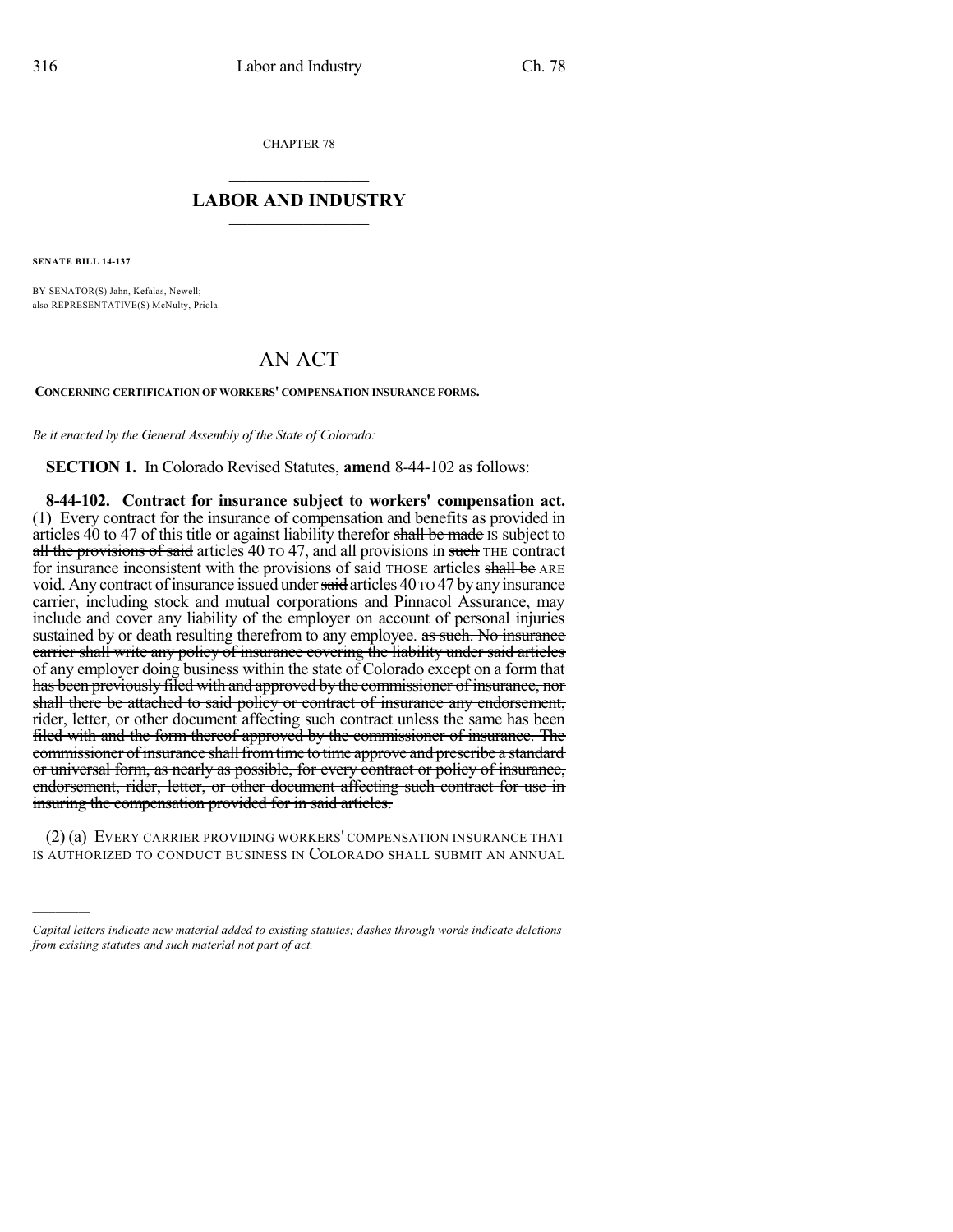## Ch. 78 Labor and Industry 317

REPORT TO THE COMMISSIONER OF INSURANCE LISTING ANY POLICY FORMS, ENDORSEMENTS, RIDERS, LETTERS, NOTICES, OR OTHER DOCUMENTS AFFECTING AN INSURANCE POLICY OR CONTRACT ISSUED OR DELIVERED TO ANY POLICYHOLDER IN COLORADO AS MAY BE REQUESTED BY THE COMMISSIONER. THE LISTING MUST BE SUBMITTED NO LATER THAN JULY 1 OF EACH YEAR AND MUST CONTAIN A CERTIFICATION BY AN OFFICER OF THE CARRIER THAT, TO THE BEST OF THE OFFICER'S KNOWLEDGE,EACH POLICY FORM,ENDORSEMENT,RIDER,LETTER,NOTICE,OR OTHER DOCUMENT AFFECTING AN INSURANCE POLICY OR CONTRACT IN USE COMPLIES WITH COLORADO LAW.THE COMMISSIONER SHALL DETERMINE THE NECESSARY ELEMENTS OF THE CERTIFICATION.

(b) (I) EVERY CARRIER PROVIDING WORKERS' COMPENSATION INSURANCE THAT IS AUTHORIZED TO CONDUCT BUSINESS IN COLORADO SHALL ALSO SUBMIT TO THE COMMISSIONER A LIST OF ANY NEW POLICY FORMS, ENDORSEMENTS, RIDERS, LETTERS, NOTICES, OR OTHER DOCUMENTS AS MAY BE REQUESTED BY THE COMMISSIONER AT LEAST THIRTY-ONE DAYS BEFORE USING THE POLICY FORMS, ENDORSEMENTS, RIDERS, LETTERS, NOTICES, OR OTHER DOCUMENTS.

(II) THE LISTING MUST ALSO CONTAIN A CERTIFICATION BY AN OFFICER OF THE CARRIER THAT, TO THE BEST OF THE OFFICER'S KNOWLEDGE, EACH NEW POLICY FORM, ENDORSEMENT, RIDER, LETTER, NOTICE, OR OTHER DOCUMENT PROPOSED TO BE USED COMPLIES WITH COLORADO LAW. THE COMMISSIONER SHALL DETERMINE THE NECESSARY ELEMENTS OF THE CERTIFICATION.

(c) THE COMMISSIONER MAY EXAMINE AND INVESTIGATE WORKERS' COMPENSATION CARRIERS AUTHORIZED TO CONDUCT BUSINESS IN COLORADO TO DETERMINE WHETHER WORKERS' COMPENSATION POLICY FORMS, ENDORSEMENTS, RIDERS, LETTERS, NOTICES, OR OTHER FORMS AS MAY BE REQUESTED BY THE COMMISSIONER COMPLY WITH THE CERTIFICATION OF THE CARRIER AND STATUTORY MANDATES.

**SECTION 2.** In Colorado Revised Statutes, 10-3-1104, **add** (1) (rr) as follows:

**10-3-1104. Unfair methods of competition - unfair or deceptive acts or practices- repeal.** (1) The following are defined as unfair methods of competition and unfair or deceptive acts or practices in the business of insurance:

(rr) CERTIFYING PURSUANT TO SECTION 8-44-102,C.R.S.,OR ISSUING,SOLICITING, OR USING A WORKERS' COMPENSATION FORM, ENDORSEMENT, RIDER, LETTER, OR NOTICE THAT DOES NOT COMPLY WITH STATUTORY MANDATES. THE SOLICITATION OR CERTIFICATION IS SUBJECT TO THE SANCTIONS DESCRIBED IN SECTIONS 10-3-1107, 10-3-1108, AND 10-3-1109.

**SECTION 3.** In Colorado Revised Statutes, **add** 10-4-419.5 as follows:

**10-4-419.5. Workers' compensation form certification.** AN INSURANCE CARRIER WRITING WORKERS' COMPENSATION INSURANCE IN THIS STATE SHALL COMPLY WITH SECTION 8-44-102, C.R.S.

**SECTION 4. Act subject to petition - effective date.** This act takes effect at 12:01 a.m. on the day following the expiration of the ninety-day period after final